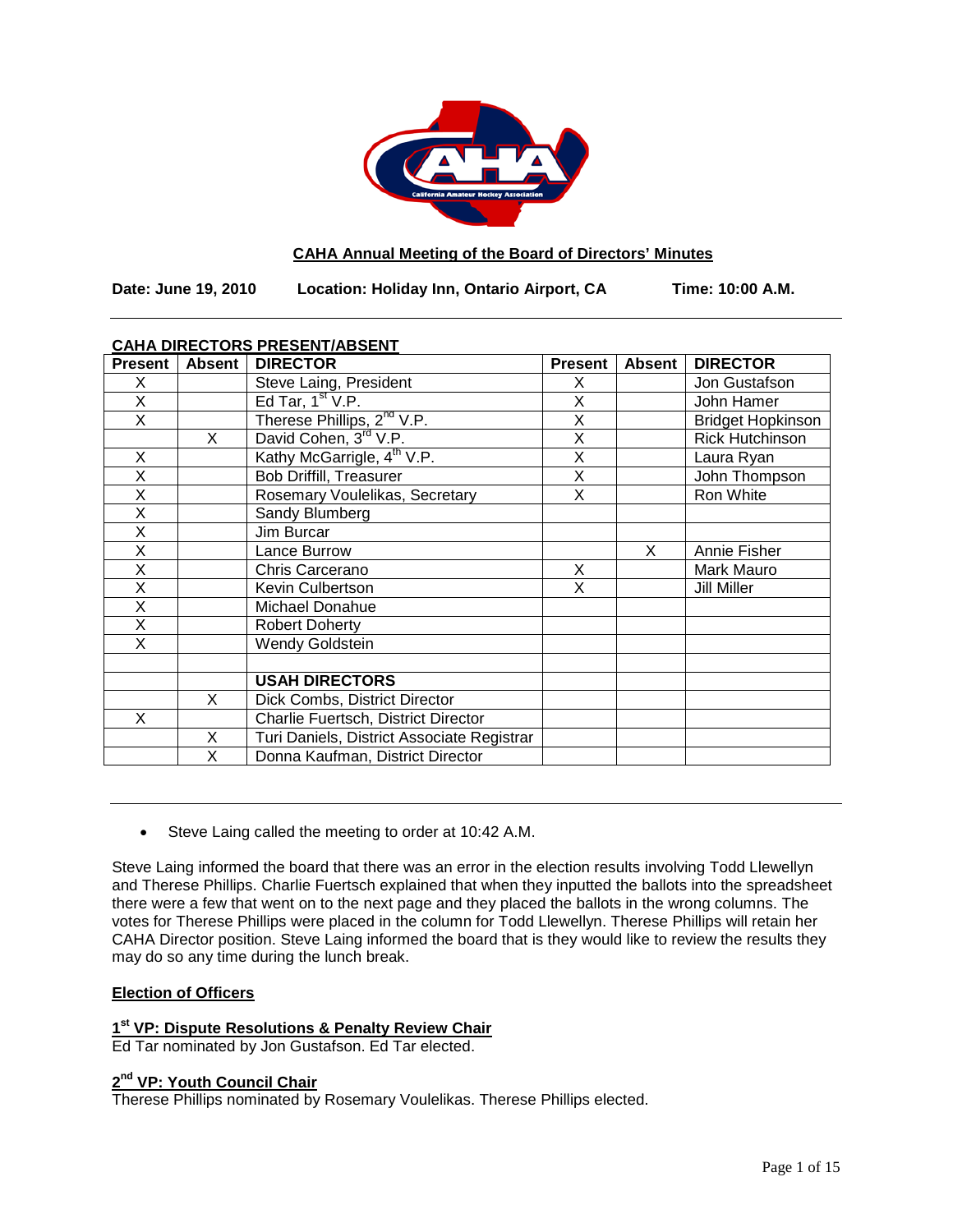# **3rd VP: Adult Committee Chair**

Tyler Shaffar nominated by Jon Gustafson. Tyler Shaffar elected.

### **4th VP: Girls & Women's Committee Chair**

Bridget Hopkinson nominated by Rosemary Voulelikas. Jon Gustafson nominated Kathy McGarrigle.

### **Secretary**

Rosemary Voulelikas nominated by Therese Phillips. Rosemary Voulelikas elected.

#### **Treasurer**

Bob Driffill nominated by Laura Ryan. Bob Driffill elected.

# **2010-2011 Budget Proposal**

Bob Driffill reported on the proposed budget. The last page of the financials distributed has the proposed budget. There are two years of actuals for comparison. Bob Driffill is suggesting that we do not collect the CAHA deposits from the teams as it skews the financials. For example there is money that gets deposited in September for the entire Tier I and Tier II teams and then in February there is about \$25,000 that gets refunded back to the teams that are not advancing to the state playoffs. Ed Tar asked about the income line for the CAHA Select camps and questioned how the girls' income collected can be more than the boys collected. Bob Driffill stated that that may be correct but what he was given was the way he inputted it and it probably was designated to the wrong camp. Ed Tar asked about the District Assessments showing a 20% decrease. Charlie Fuertsch answered that the money does not come to CAHA until the money is spent. In 2008-2009 the money that was spent was money from the prior year's Block Grant. Bob Driffill asked if the Block Grant money for this year was \$16,000. Steve Laing answered that he believes it is \$17,600. Ed Tar asked if the Adult tournament lost \$17,000. Jon Gustafson stated that the balance was subsidized by CAHA through the Block Grant money. Currently, \$6,600 is being allocated to the Adult Tournament from the Block Grant money.

Charlie Fuertsch stated that the 2010-2011 Block Grant money allocation for CAHA is \$13,871. Last year there was money that was not spent from prior years. The new numbers indicate that the total allocation for CAHA was \$19,816 of which 30% went to fund District programs and 70% went to CAHA programs. The District assessment is \$1 per paid player and the Block Grant is \$1 per paid player refunded by USA Hockey.

Rosemary Voulelikas asked if the income stated for the Tier II weekends is correct. Did we make money? Bob Driffill stated that there are still invoices outstanding and that amount will come down. Ed Tar asked about the expense side of Marketing/Publications if the amount of \$6,000 is correct? Steve Laing stated that we should put money aside for publications for congratulating our teams as well as making banners for our major events welcoming the teams to the state tournaments.

Ed Tar asked about why the legal fees went up to \$25,000. Steve Laing answered that this is money put aside for the USA Hockey certified audit requirement should USA Hockey mandate it for this year. Michael Donahue asked if we can designate it as a reserve audit contingency. Charlie Fuertsch stated that we are on a cash basis accounting method so that it would not be accumulated.

Kevin Culbertson asked about the bank fees. Bob Driffill stated that the bank fees on the expense side includes for NSF returned check payment amounts. The Tier I and Tier II income/expense totals appear to be quite a drop from previous years. Bob Driffill stated that these are not drops in expenses but rather monies refunded back to the teams not advancing. Mike Donahue stated that not collecting the fees up front is not an option but rather a policy of collecting and the rule would have to be changed in order not to collect up front. Kevin Culbertson asked about the expense of the awards. Bob Driffill stated that this year we paid the awards for 3 years. Stave Laing added that we will be recovering the cost for the awards for the next two years.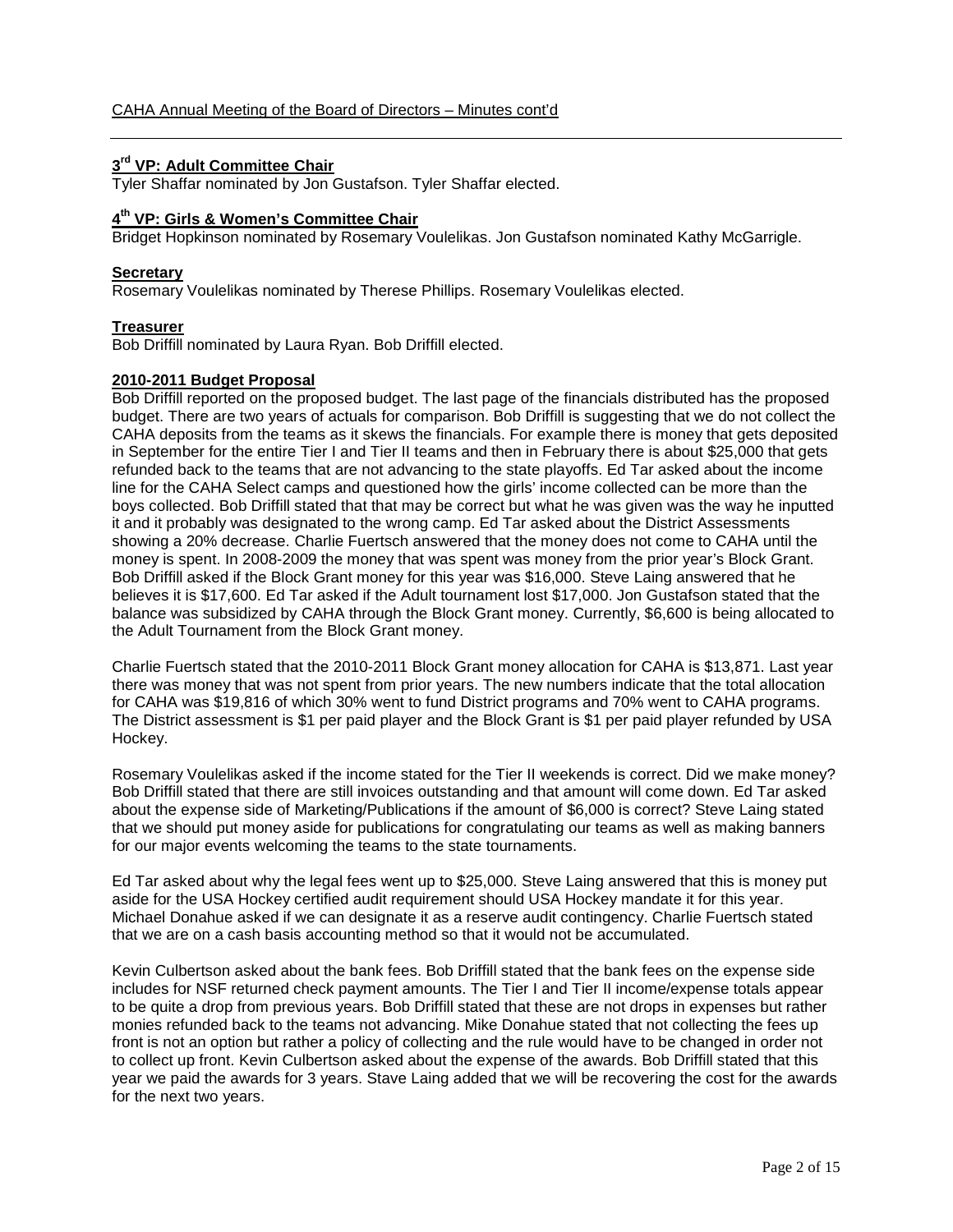### **2010-2011 Budget Proposal (cont'd)**

Kevin Culbertson moved and Rosemary Voulelikas seconded to accept the proposed 2010-2011 budget with the proposed changes to the following line items in the 2010-2011 proposed budget. **Income**

- CAHA Select Camp Female \$8,000
- Tier II CAHA State Playoffs \$50,000
- Tier I CAHA State Playoffs \$42,500
- Block Grant & Other Funding \$13,871

#### **Expense**

- CAHA Select Camp Female \$8,000
- Tier II CAHA State Playoffs \$49,000
- Tier I CAHA State Playoffs \$41,500
- Audit Contingency Fees \$23,000
- Legal Fees \$2,000
- Block Grant & Other Funding \$13,871

Jon Gustafson moved and Kevin Culbertson seconded to subsidize the Adult teams attending the Adult State Tournament \$400 per each team up to and not exceeding 40 teams. Jon Gustafson amended his motion to change the expense line for the Adult Tournament to read \$10,000.

#### (motion **SECONDED** and **PASSED**)

Kevin Culbertson moved to approve the proposed budget as amended above.

### (motion **SECONDED** and **PASSED**)

Steve Laing informed the board that the vote for the  $4<sup>th</sup>$  V.P. Girls & Women's' Committee Chair was tied. The board will break for lunch and will revote upon its return.

#### **Guest**

Glen Trefy with the Ontario Reign spoke to the board about sports for the disabled community. Currently there is only disabled sled team in Sacramento. Glen Trefy stated that he is a wheel chair specialist and deals with the disabled community on an everyday basis. He is volunteering to head up a disabled sled hockey association. Charlie Fuertsch will be assisting in forming the 501C Corporation. He has a coaching staff in place, a volunteer base in place and he has a rink dedicating an ice slot every Sunday at 7:15 pm. He is going to start at the Ontario Ice Center with an in-house program. He hopes to bring this to all of the rinks, one rink at a time. Currently, he has 12 sleds available but he needs to raise money to purchase additional sleds, get donated used equipment and sticks. A sled and sticks costs about \$700. The gear would cost about \$300-\$400 brand new.

Steve Laing informed the board that he will defer selection of the Executive committee to another time.

#### **Executive Committees**

- **Youth Council Committee:** Please let Therese Phillips know if you are interested.
- **Adult Committee:** Please let Tyler Shaffar and Steve Laing know today if you are interested in serving on the Adult committee as well as helping with the Adult tournament.
- **Disputes and Resolutions Committee:** Please contact Ed Tar if you are interested in serving on the committee.
- **Tournament Committee:** Sandy Blumberg will continue to chair the committee. Please let Sandy Blumberg know if you are interested.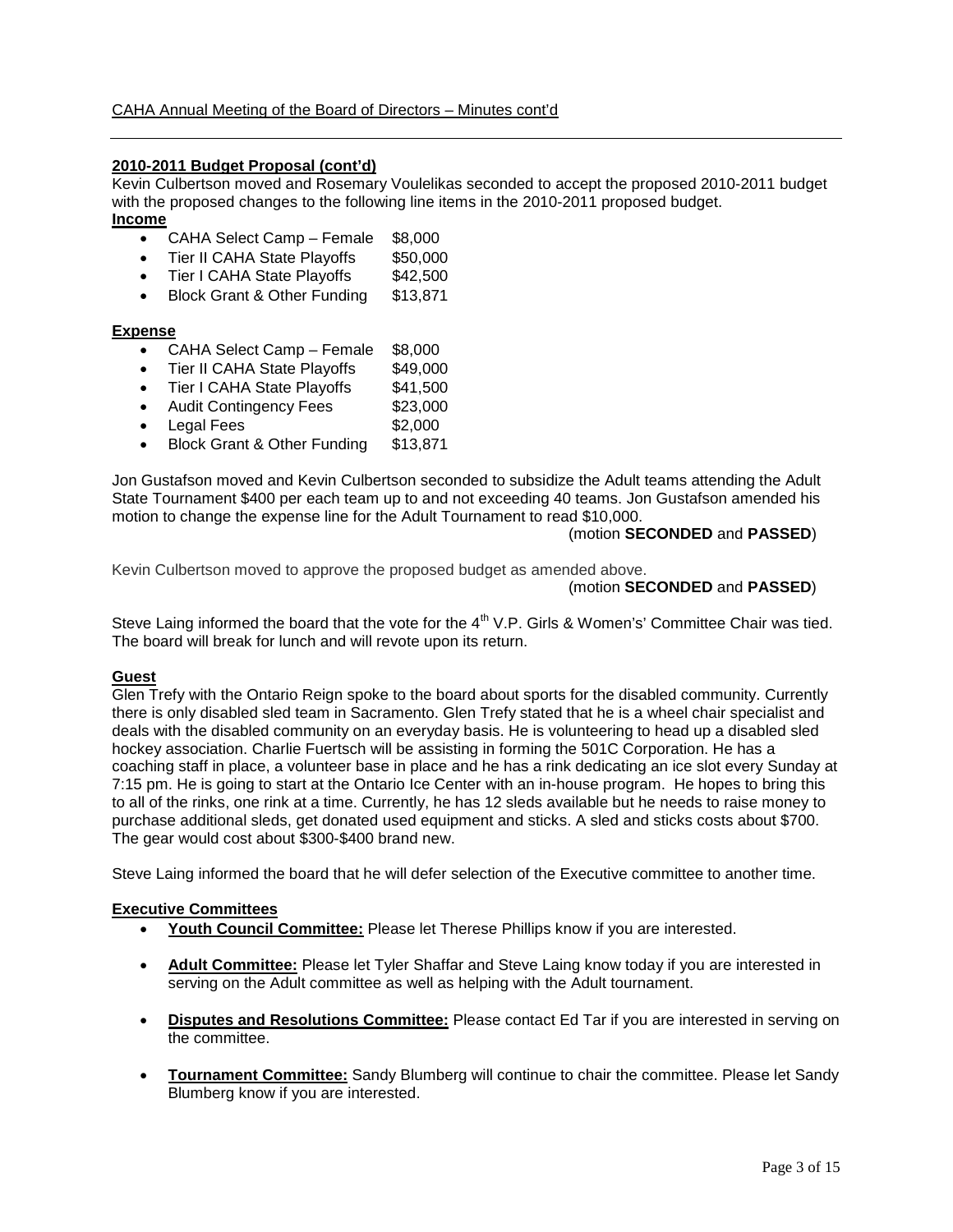### **Executive Committees (cont'd)**

• **High School Committee:** Steve Laing stated that he is looking for a High School Commissioner. The requirements are that each team play 10 games and each player play 5 games by med February. It is Steve Laing's hope that the information gets out there to the North and to the South so that teams can get the requirements in. He hopes to have a playdown tournament between the North and the South. If you are interested please contact Steve Laing.

Therese Phillips asked if the High School Commissioner would then sit on Youth Council. Steve Laing answered that they would.

#### **Standing Committees**

- **Finance Committee:** Mark Mauro agreed to continue as Finance Committee Chair. Please contact Mark Mauro if you are interested.
- **Screening and Abuse:** Wendy Goldstein is willing to continue as chair of the screening and abuse.
- **Director of Member Services:** Mike Donahue and Jill Miller were both nominated. Mike Donahue elected.
- **Ethics Committee:** John Hamer agreed to continue as Ethics Committee Chair. Please contact John Hamer if you are interested in serving on the committee.

#### **Appointments**

• **Web Master:** Kevin Culbertson has agreed to continue as Web Master. Kevin Culbertson moved to have CAHA change its current web site and to operate its own web site that would be integrated with USA Hockey. Bob Doherty seconded it. Steve Laing stated that the cost of operating our own web site would be \$1,000 for start-up and then there would be a nominal yearly fee to maintain it. Chris Carcerano would design it and Kevin Culbertson would operate it. Chris Carcerano suggested we form a small committee and details and information will be presented at the September meeting for review by the board.

#### (motion **SECONDED** and **PASSED**)

- **Legal Counsel:** Lance Burrows agreed to continue as Legal Counsel. Charlie Fuertsch has agreed to be a back-up if needed.
- **Director-of-Officials:** Mark Mauro has agreed to continue as Director-of-Officials.
- **Tier I Commissioner:** Therese Phillips appoints Laura Ryan as the Tier I Commissioner.
- **Tier II Commissioner:** Therese Phillips appoints Nancy Hodge as the Tier II Commissioner. Steve Laing asked if there are any comments or suggestions.
- **High School Commissioner:** Steve Laing appoints John Hamer as the High School Commissioner.
- **Coach-in-Chief:** Chris Carcerano agreed to continue as the CAHA Coach-in-Chief.

### **Approval of Minutes**

There is an error in the spelling of Wendy Goldstein's name on page 2 and Laura Ryan's name on page 3. Lance Burrow motioned to approve the minutes of the February 6, 2010 meeting as amended.

(motion **SECONDED** and **PASSED**)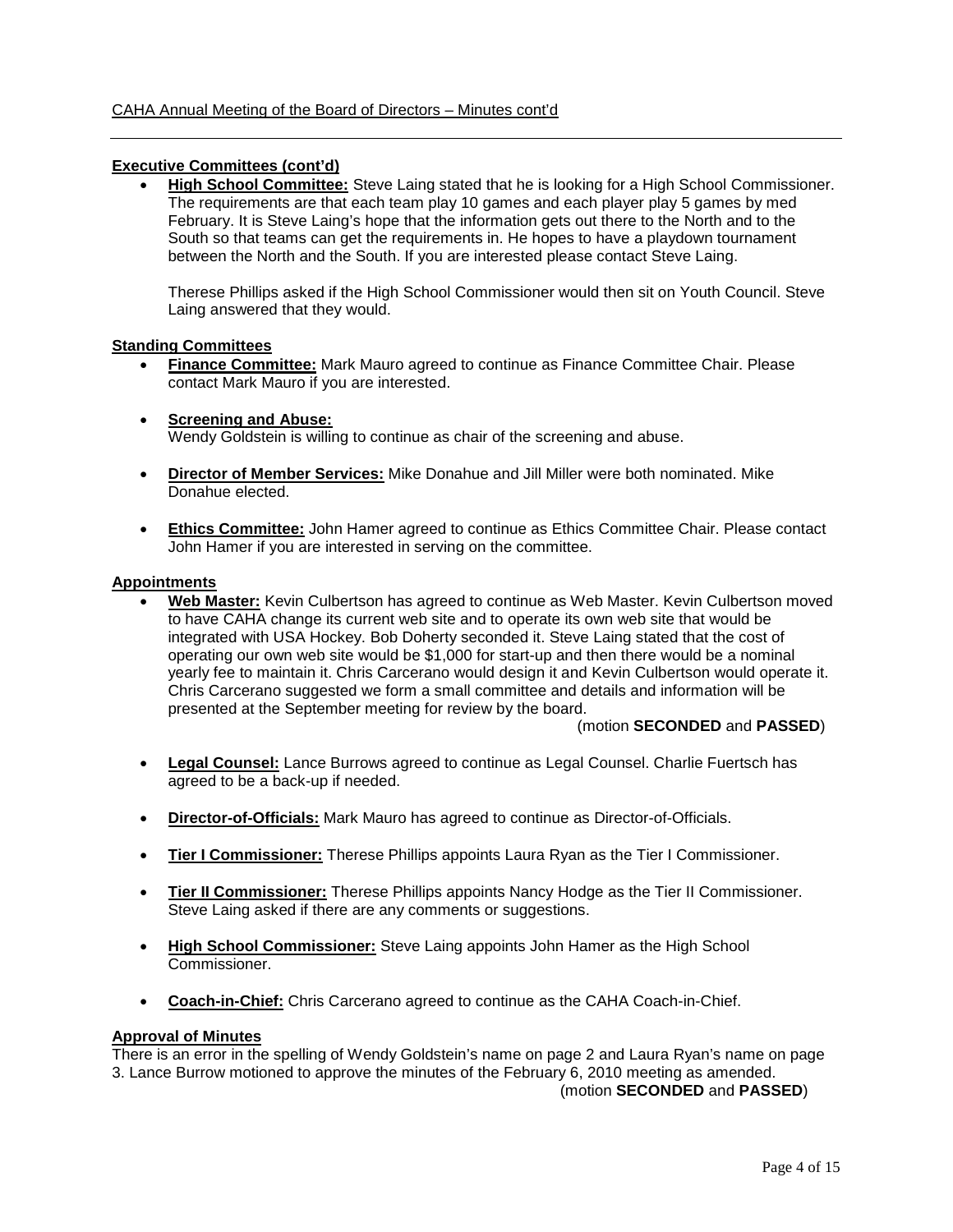# **4th VP: Girls/Women's Committee Chair (cont'd)**

Steve Laing asked the board to vote a second time on the position for the  $4^{th}$  V.P. Girls/Women's Committee Chair. Bridget Hopkinson elected. Please contact Bridget Hopkinson if you are interested in serving on the committee.

# **Appointments (cont'd)**

Kathy McGarrigle and Chris Carcerano nominated for Girls'/Women's Commissioner. Chris Carcerano withdrew his name. Kathy McGarrigle was appointed Girls/Women's Commissioner.

#### **2010-2011 Calendar**

Steve Laing distributed a handout with the National dates for all of the National tournaments for Youth Tier I and Tier II and Girls/Women. The District Tier Championships is the week of March 3-6, 2011.

| Tier I 12/14U           | San Jose          |
|-------------------------|-------------------|
| Tier 16/18U             | Anchorage, Alaska |
| Girls' Tier I & Tier II | Anaheim, CA       |

All Women's A, B, C and 30+ is the week of February 25-27, 2011 in San Diego, CA at SDIA rink.

#### **Youth Council**

Therese Phillips stated that Youth Counsel is recommending the board approves the following Tier II mandated weekend of play dates and venues:

| Tier II 18U<br>Play down        | Oct. 22-24<br>Nov. 12-14<br>Jan.14-16<br>Feb. 4-6<br>Feb. 25-27    | Simi Valley<br>San Jose<br>El Segundo<br>Valencia<br>Valencia              |
|---------------------------------|--------------------------------------------------------------------|----------------------------------------------------------------------------|
| <b>Tier II 16U</b><br>Play down | Oct. 22-24<br>Nov. 12-14<br>Jan. 14-16<br>Feb. 4-6<br>Feb. 25-27   | San Diego<br>Valencia<br>Simi Valley<br>San Jose<br>El Segundo             |
| Tier II 14U<br>Play down        | Oct. 22-24<br>Dec. 3-5<br>Jan. 14-16<br>Feb. 4-6<br>Feb. 25-27     | Valencia<br>Riverside<br>Vacaville<br>Lakewood / Valley Ice<br>Simi Valley |
| <b>Tier II 12U</b><br>Play down | Oct. 22-24<br>Nov. 12-14<br>Jan. 14-16<br>Jan. 28-30<br>Feb. 25-27 | Riverside<br>Vacaville<br>Valencia<br>Riverside / San Diego<br>Valley Ice  |

The CAHA State Tournament dates are:

| $\bullet$ Pee Wee Tier I           | Feb. 4-6    |
|------------------------------------|-------------|
| • BN, MD 16 & 18 Tier I            | Feb. 11-13  |
| $\bullet$ PW, BN MD16 & 18 Tier II | March 10-12 |
| • $A/B$ States                     | April 7-9   |

Laura Ryan motioned to accept the Tier II CAHA Mandated Weekend dates and venues as proposed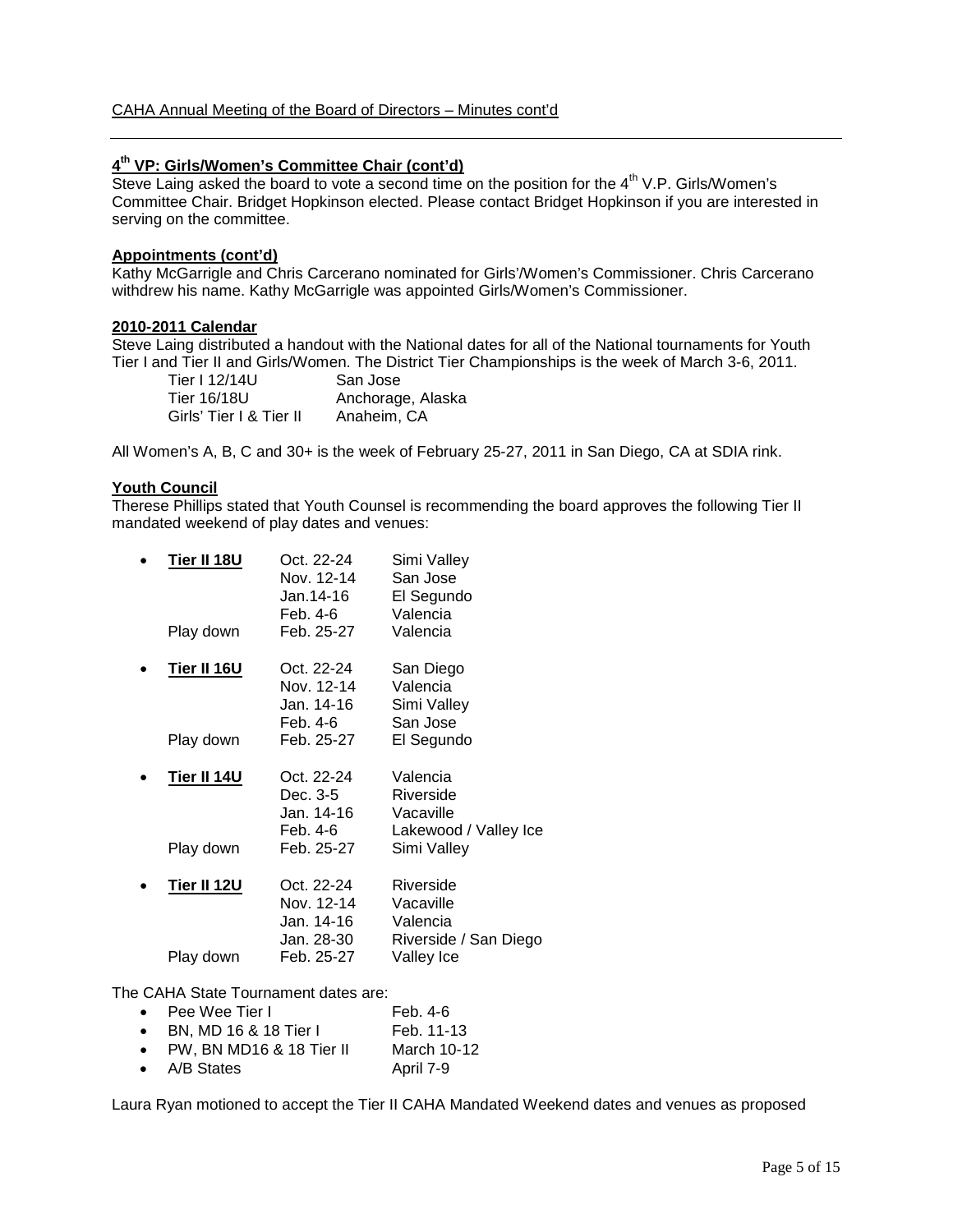# **Youth Council (cont'd**

by Youth Council as well as the dates for the CAHA state tournaments. Kevin Culbertson asked if there was any concern with the dates conflicting with Silver Sticks? The CAHA teams that participate in the Silver Sticks are not able to participate in the Silver Stick Championships because of the CAHA mandated weekends.

#### (motion **SECONDED** and **PASSED**)

Youth Council reviewed a request for dual rostering from Candace Lu on the Heat MD AA16U and the Lady Ducks AA. Youth Council is recommending approving the request. Bob Driffill moved to ratify Youth Council's recommendation.

(motion **SECONDED** and **PASSED**)

#### **Rule Change Proposals Section 1.0 through to Section 3.0**

Therese Phillips distributed via email to all of the board members the proposed rule changes. She informed the board that these changes are mostly housekeeping changes; updating dates and contact information. Kevin Culbertson moved to approve the proposed changes in Sections 1.0, 2.0 and 3.0 as presented.

#### (motion **SECONDED** and **PASSED**)

#### **Section 7.0 General Information**

- **Article 7.1 Overview**: To read as follows: The Youth Council is responsible for the rules that define and regulate the various levels of *"boys and girls"* youth hockey in the State of California. CAHA Youth rules are……
- **Article 7.2 Financial Responsibility:** To read as follows: "*The Leagues shall supply a master list of all league players with outstanding financial obligations and/or equipment obligations to the CAHA Director of member Services prior to May 1st."* Players whose names appear on this list will not be permitted to participate with any Club until their obligations are satisfied. A player with an outstanding obligation …. during the relevant season
- **Article 7.3 Screening:** To read as follows: Prior to participation in any CAHA/USA Hockey sanctioned event, all adult coaches, officials, managers, *"locker room attendants"* and other individuals who have routine…CAHA's screening and abuse policy.

*a. "CAHA mandates that its leagues have rules in place to sanction any individual (s) and club (s) who violate this rule."*

*b.* Participation is only allowed when the participant's name appears on CAHA's Compliance List. Furthermore, it is USA Hockey's policy that it will not authorize or sanction in any of its programs any coach, manager or other individual who has routine access to children who refuses to consent to be screened.

*c. "Non-league affiliated CAHA member associations shall be monitored by CAHA member services and violations shall be submitted to the CAHA 1st V. P. for sanctions."*

#### **Article 7.8 Score sheets:**

- a. All coaches on the bench must sign the game score sheet prior to the start of the game.
- b. The head coach is responsible for the accuracy of the score sheet. Inaccurate or unsigned score sheets may result in suspension, fines, and/or forfeitures.
- c. Players not in attendance or not able to participate in any game shall be crossed off from the list of players on all copies of the game score sheet.

**Article 7.11 Tryout Dates:** Housekeeping change only to update the season.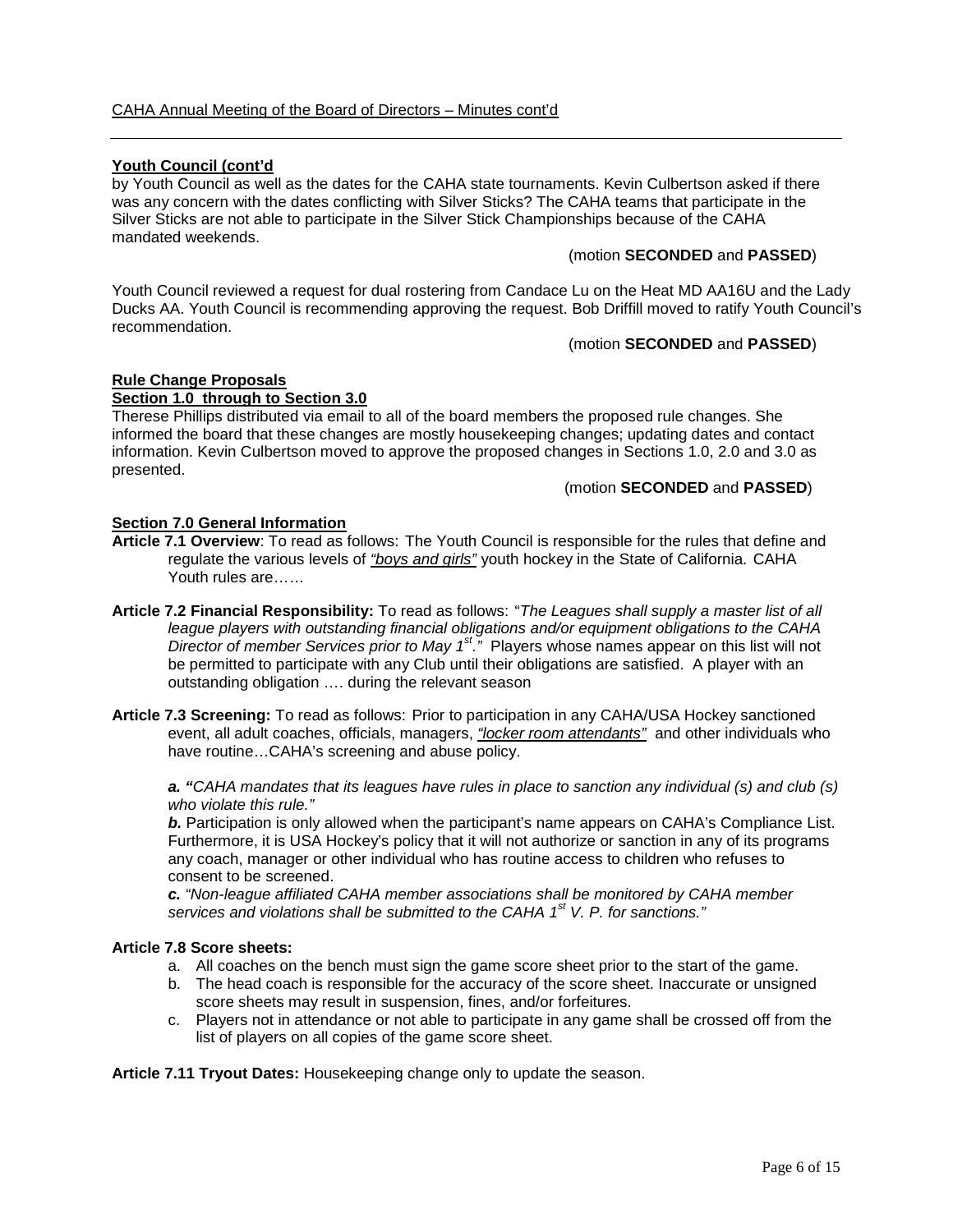### **Youth Council Report Rule Change Proposals (cont'd) Section 7.0 General Information (cont'd)**

**Article 7.13 Ineligible Players:** To read as follows: *"Any team that allows an ineligible player to participate in a game may forfeit the game following a hearing. A forfeited game shall be recorded as a 1-0 win for the opposing team."*

- a. Following a hearing, any coach who is found to have knowingly played an ineligible player shall be suspended from coaching.
- **Article 7.20 Locker Room Attendants:** Youth Council left a provision for locker room attendants. Once USA Hockey releases the verbiage CAHA will adopt it here.

Laura Ryan moved to approve the proposed Youth Council rule changes to Section 7.0. (motion **SECONDED** and **PASSED**)

#### **Section 10.0 Tier I (AAA) Classification**

**Article 10.5 300% Rule:** The proposed changes start with item b. to read as follows:

- *b. "Only games that satisfy the CAHA game requirements as stated in this rule shall count towards satisfying rule 10.5a. Tier I games shall follow the following game play format:*
	- *For all Pee Wee Tier I games: Three-(3) 15-minute stop time periods.*
	- *For all Bantam Tier I games: Three-(3) 16-minute stop time periods.*
	- *For all Midget Tier I games: Three-(3) 17-minute stop time periods with an ice cut any time after the first period and before the end of the third period.*
- *c. All Tier I games will use a three-(3) man officiating system. Points for each CAHA sanctioned game will be awarded as follows: two points for a win, one point for a tie and zero points for a loss.*
- *d. Once a schedule has been approved, no change may be made to that schedule without the approval of the CAHA Youth Council.*
- *e. Any team refusing to play in any CAHA mandated game shall lose its post season eligibility.*

Youth Council decided to revamp the player movement and to make sure that all of the Youth sections; Tier I, Tier II and A and B had the same verbiage throughout.

- **Article 10.9 Player Movement:** To read as follows: *"Until December 31st, Tier I players may be added to another Tier I team provided they are properly released and be post season eligible for CAHA State championships.*
	- *a. Until October 31, any properly released Tier I player may drop to Tier II, A or B levels and be post season eligible for CAHA state championships.*
	- *b. After October 31, any properly released Tier I player may drop to Tier II, A or B levels but will be post season ineligible for CAHA state championships.*
	- *c. Until December 31, a properly released Tier II, A or B player may be added to a Tier I roster and be post season eligible for CAHA state championships.*
	- *d. After December 31, Tier I rosters are frozen and no players may be added (or deleted)."*
- **Article 10.10 Game Misconducts:** To read as follows: *"Any player or coach upon receiving a 3rd game misconduct in the current playing season will be referred to the CAHA 1st V. P. for possible supplemental discipline. Any team or player displaying a pattern of excessive penalty minutes may be referred to the CAHA 1st V. P. for possible supplemental discipline."*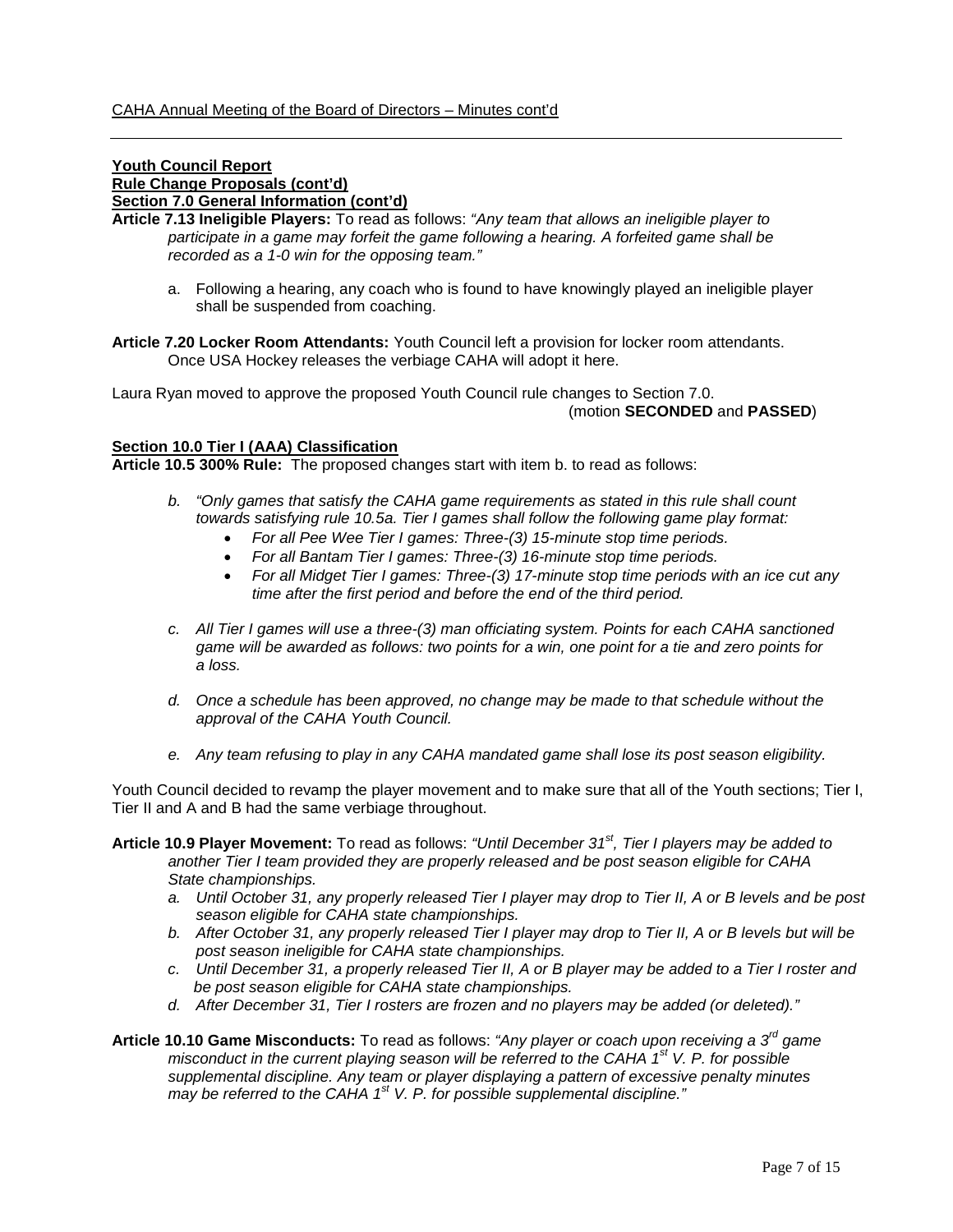# **Youth Council Report**

# **Rule Change Proposals (cont'd)**

Section 10.0 tabled until after section 11.0 presented.

#### **Section 11.0 Tier II (AA) Classification**

- **Article 11.7 CAHA Scheduled Weekends:** To read as follows: CAHA will dictate mandatory playing weekends for all *"playoff eligible"* Tier II teams in each division. Subject to ice….between teams in each division. CAHA may schedule…..to ensure an accurate sampling of games.
	- *a. "Any team refusing to play in any CAHA mandated game shall lose its post season eligibility."*
- **NEW Article 11.8 Minimum Number of Games:** To read as follows: *"In addition to all other requirements contained in these rules, USA Hockey requires that a Tier II team must play a minimum of twenty (20) games. Each rostered Tier II player must play a minimum of ten (10) games."*

The current 11.8 and ensuing articles will be renumbered accordingly.

- **Article 11.11 now 11.12 Player Movement:** To read as follows: "No lateral movement of Tier II players (including movement between teams within one Member Association) is allowed.
	- *a. Until October 31, any properly released Tier I player may be added to a Tier II roster and be post season eligible for CAHA state championships.*
	- *b. Until October 31, any properly released Tier II player may drop to A or B levels and be post season eligible for CAHA state championships.*
	- *c. After October 31, any properly released Tier II player may drop to A or B levels but will not be post season eligible for CAHA state championships.*
	- *d. After October 31 and until December 31, a properly released player (s) may be moved to a Tier II roster under the following circumstances and be post season eligible for CAHA state championships.*
		- *1. The player's current Tier I or Tier II team disbands;*
		- *2. The player is cut from a Tier I team;*
		- *3. The player is a registered USA Hockey player currently playing at the A or B level.*
	- *e. After December 31, Tier II rosters are frozen and no players may be added (or deleted)."*
- **NEW Article 11.13 Game Misconducts:** To read as follows: *"Any player or coach upon receiving a 3rd game misconduct in the current playing season will be referred to the CAHA 1st V. P. for possible supplemental discipline. Any team or player displaying a pattern of excessive penalty minutes may be referred to the CAHA 1st V. P. for possible supplemental discipline."*

Laura Ryan motioned to approve Section 11.0 and Bridget Hopkinson seconded. Bob Driffill asked if movement between Midget AA16 and Midget AA18 is considered a lateral movement or a movement up. Rosemary Voulelikas stated that she remembers a situation where a MD AA16 player was financially free and clear and was requesting a release to another MD AA18U team. The club denied the request stating it was a lateral movement. The family appealed it to USA Hockey and USA Hockey ruled it was a movement up. Bridget Hopkinson questioned why we would penalize a cut Tier II player and not allow them to play on another Tier II team. Therese Phillips stated that the rule is in response to SCAHA fielding 108 cuts in a two week period last season and that it is apparent that families are "buying" their cuts. Kathy McGarrigle asked if someone can appeal or ask for a waiver to the rule if they can show proof that their cut is genuine. Therese Phillips stated that it does not stop anyone from appealing or asking for a waiver and/or for Youth Council to review on a case by case scenario.

(motion **SECONDED** and **PASSED**)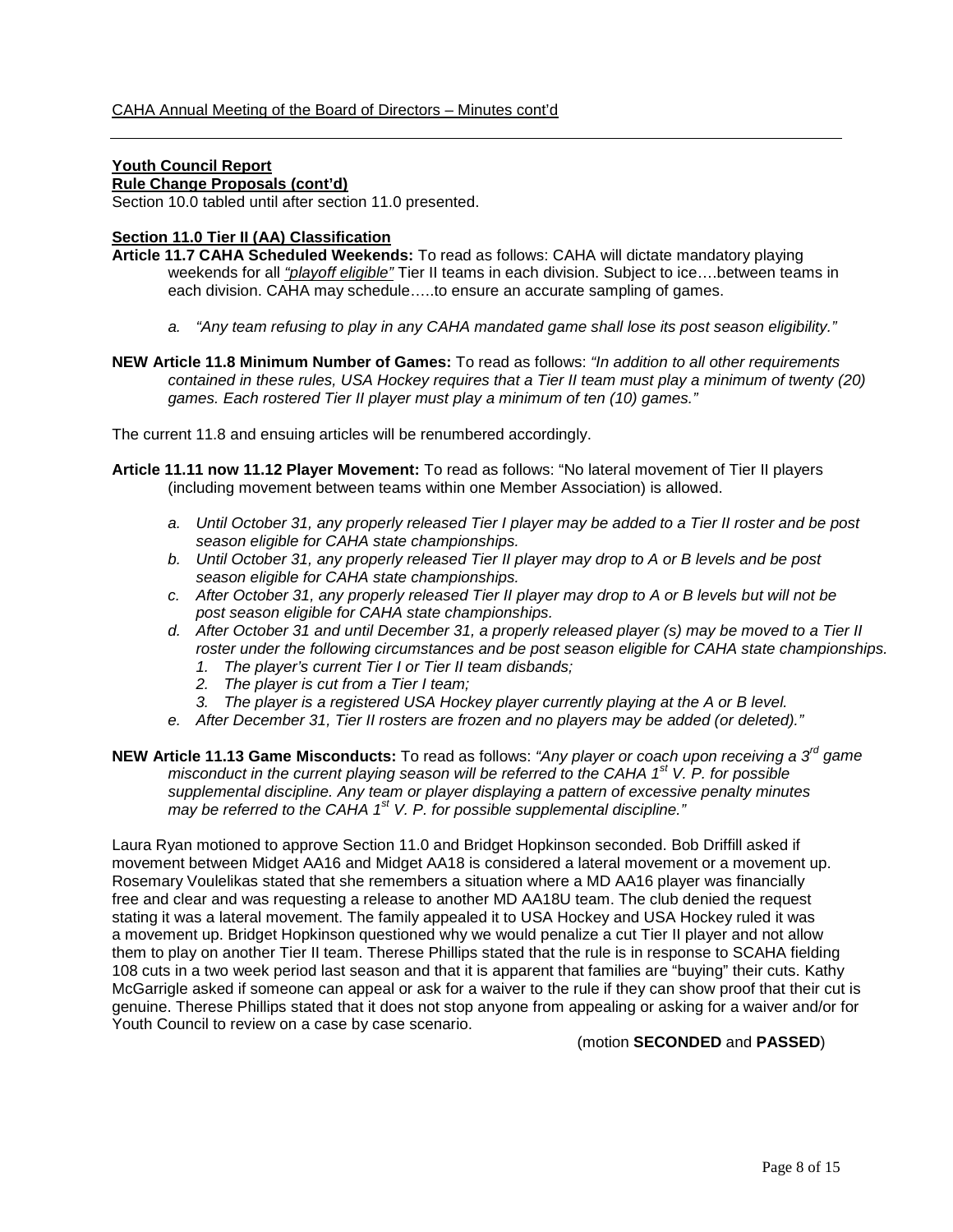# **Youth Council Report**

# **Rule Change Proposals (cont'd)**

Laura Ryan moved to approve Section 10.0 with the following amendment to Article 10.9.

The new 10.9 (d) to read as follows:

- *d. After October 31 and until December 31, a properly released Tier I player (s) may be moved to a Tier II roster under the following circumstances and be post season eligible for CAHA state Championships.*
	- *1. The player's current Tier I team disbands;*
	- *2. The player is cut from a Tier I team;*
- *e. After December 31, Tier I rosters are frozen and no players may be added (or deleted)."*

(motion **SECONDED** and **PASSED**)

# **Section 12.0 Youth A Classification**

- **Article 12.3 Player Movement:** To read as follows: *"Until January 7, a properly released A player may be added to another A roster and be post season eligible for CAHA state championships provided the requirements of Rule 12.2.b are met.*
	- *a. Until January 7, a properly released B player may be added to an A roster and be post season eligible for CAHA state championships provided the requirements of Rule 12.2.b are met.*
	- *b. Until October 31 any properly released player registered and rostered on a Tier I or Tier II team may drop to A and still be post season eligible for CAHA state championships provided the requirements of Rule 12.2.b are met.*
	- *c. After October 31, any properly released player registered and rostered on a Tier I or Tier II team may drop to A but will not be post season eligible.*
	- *d. After October 31 and until January 7, a properly released player may be added to an A roster under the following circumstances and will be post season eligible for CAHA state championships provided the requirements of Rule 12.2.b. are met.*
		- *1. The player's current Tier I or Tier II team disbands OR*
		- *2. The player is cut from a Tier I or Tier II team.*
	- *e. After January 7, A rosters are frozen and no players may be added (or deleted).*

# **Section 13.0 Youth B Classification**

- **Article 13.3 Player Movement:** To read as follows: *"Until January 15, a properly released B player may be added to another B roster and be post season eligible for CAHA state championships provided the requirements of Rule 13.2.b are met.*
	- *a. Until October 31 any properly released player registered and rostered on a Tier I, Tier II or A team may drop to B and still be post season eligible for CAHA state championships provided the requirements of Rule 13.2.b are met.*
	- *b. After October 31, any properly released player registered and rostered on a Tier I, Tier II or A team may drop to B but will not be post season eligible.*
	- *c. After October 31 and until January 15, a properly released player may be added to a B roster under the following circumstances and will be post season eligible for CAHA state Championships provided the requirements of Rule 13.2.b. are met.*
		- *1. The player's current Tier I, Tier II or A team disbands OR*
			- *2. The player is cut from a Tier I, Tier II team or A team.*
	- *d. After January 15, B rosters are frozen and no players may be added (or deleted).*

Laura Ryan moved to approve Sections 12.0 and 13.0 as proposed.

(motion **SECONDED** and **PASSED**)

## **Section 14.0 Girls' and Women's Teams**

**Article 14.4 Team Contacts:** To read as follows: By October 1 of each season, all teams must…. …fax number *"of the Head Coach and Team Manager"* of each team…..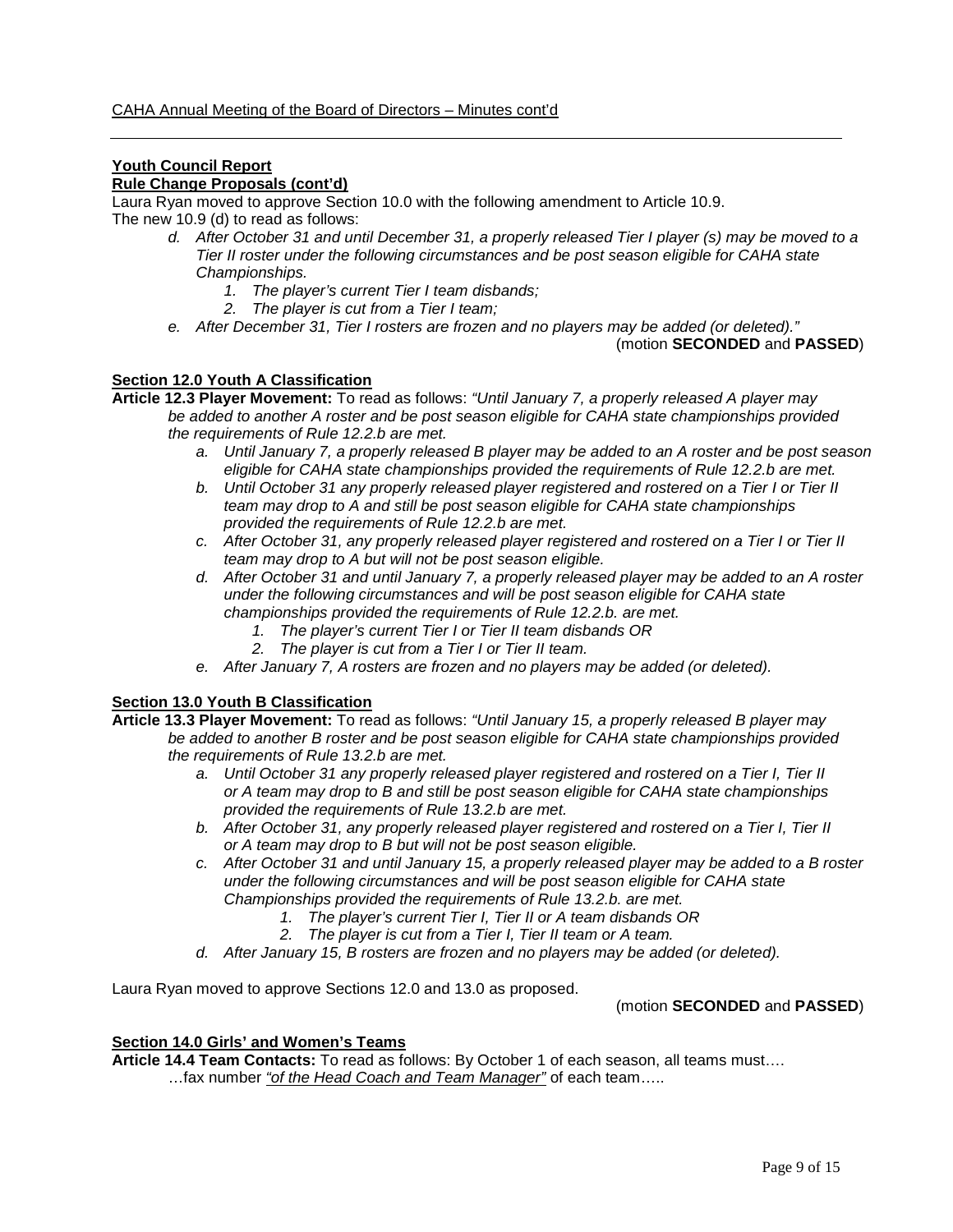### **Section 14.0 Girls' and Women's Teams (cont'd)**

**Article 14.5 CAHA Dual Participation for Girls'/Women's Teams:** Insert *"CAHA"* before National-bound Youth Tier I or Tier II… and after Girls'.

**Article 14.6.2:** Replace CAHA board with CAHA Youth Council.

#### **Article 14.9: Girls' Tier I (AAA), Tier II (AA)…**

- **Article 14.9.1: CAHA Mission Statement:** The phrase *"from other Girls' programs"* to be added at the end of the current rule.
- **Article 14.9.2 Number of Games Eligibility:** To read as follows: Each team (except Sr. A teams) must have completed……(10) games during the season.
	- a. The team's certified roster must have prior approval…… to count toward the 14/10 rule.
	- *b. "All Girls' 12U, 14U and 16U teams competing as a National bound team(s) must participate in BOTH CAHA mandated tournaments (north and south)."*
	- *New c. "All Girls' 12U, 14U, 16U & 19U must comply with the 200% playing rule. This will typically be satisfied at the CAHA mandated tournament weekends (Girls' 19U teams must submit a 200% schedule to the G/W Commissioner by November 1."*
- **Article 14.10.1.f:** Each Girls' Tier I (AAA), Tier II (AA) team must play at least *"two"* games against all of the other……See the CAHA Calendar.
- **Article 14.10.1.g:** To read as follows: It shall be the responsibility of all Girls'/Women's teams to promptly notify the CAHA 1<sup>st</sup> Vice President *"and the CAHA Girls'/Women's Commissioner of match penalties or"* any incident involving spectators that occurs……after such incident or penalty occurs.
- **Article 14.11:** To read as follows: Individual player recruitment and solicitation at Girls' Tier I (AAA) must follow the Guidelines passed by the USA Hockey Youth Council on June 5, 2009. (See paragraph 14.17 for guidelines).

*"A player must obtain a temporary or permanent release prior to participating with another Member Association. All players shall enter into a written agreement each year with the Member Association that they will be playing for that season from the date of the agreement until April 30."*

- **Article 14.13:** To read as follows: "For purposes of CAHA, Pacific District and USA Hockey Championships, once a Girls' team declares Tier I (AAA), the team cannot drop to Tier II (AA) after October 15 of the current playing season. For purposes of CAHA, Pacific District and USA Hockey Championships, a Women's Senior B team may not drop to Women's C after December 1 of the current playing season.
- **Article 14.15:** To read as follows: Copies of all score sheets must be submitted to the *"CAHA Girls'/Women's Commissioner"* within 48 hours after…..or out of state.

#### **Breaks in Norcal & SCAHA 2010-2011 Schedules for Girls' Tournament Weekends:**

- a. September/October 2010 South Weekend (TBD) (CAHA Mandated Weekend)<br>b. January 14-17, 2011 MLK Weekend San Jose, CA (CAHA Mandated Wee
	- MLK Weekend San Jose, CA (CAHA Mandated Weekend)
- c. January 29-3, 2011 CAHA Girls' Select Camp
- 
- d. February 25-27, 2011 Women's PDC, San Diego, CA<br>e. March 3-6, 2011 Girls' Tier I & II PDC, Anaheim. Girls' Tier I & II PDC, Anaheim, CA
- f. March 30-April 3, 2011 Tier II Girls National Championships
- 
- g. April 1-3, 2011 Women's National Championships, Detroit, MI<br>
h. April 6-10, 2011 Tier I Girls National Championships, Detroit, MI Tier I Girls National Championships, Detroit, MI

Kevin Culbertson moved to approve Section 14.0 as proposed.

(motion **SECONDED** and **PASSED**)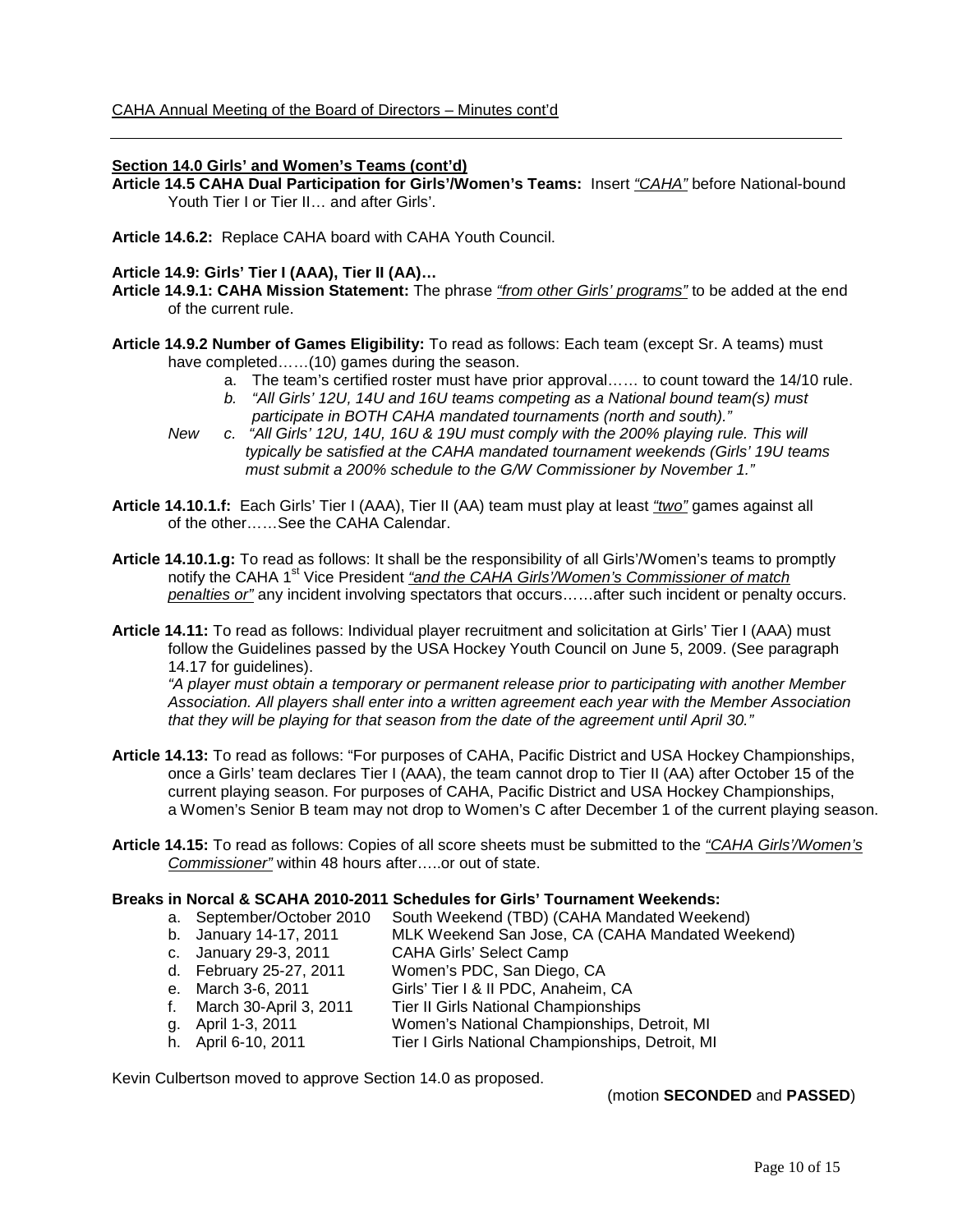### **CAHA State Championships**

## **Section 15.0 Policy**

**Article 15.1:** Strike out "plus various Senior classifications" and add to the end of the rule the following: …classification *"beginning with the Squirt division. State Championships will not be held if one of the leagues within the State had not fielded at least one team within the division or classification."*

 $\_$  ,  $\_$  ,  $\_$  ,  $\_$  ,  $\_$  ,  $\_$  ,  $\_$  ,  $\_$  ,  $\_$  ,  $\_$  ,  $\_$  ,  $\_$  ,  $\_$  ,  $\_$  ,  $\_$  ,  $\_$  ,  $\_$  ,  $\_$  ,  $\_$  ,  $\_$  ,  $\_$  ,  $\_$  ,  $\_$  ,  $\_$  ,  $\_$  ,  $\_$  ,  $\_$  ,  $\_$  ,  $\_$  ,  $\_$  ,  $\_$  ,  $\_$  ,  $\_$  ,  $\_$  ,  $\_$  ,  $\_$  ,  $\_$  ,

**Article 15.2:** Strike out the last sentence of the rule starting with CAHA State Championships…

**Articles 15.3 and 15.4:** Strike out both articles completely.

#### **Section 16.0 Eligibility Requirements For Hosting CAHA State Youth Tournaments**

**Article 16.1:** To read as follows: *"Any CAHA Member Association, Rink or League in good standing may Bid to host any or all of the CAHA State Championship tournaments."*

**Article 16.4:** Strike out the last sentence starting with "Likewise, any profits or losses resulting….Association."

#### **Section 17.0 Bidding requirements for CAHA State Tournaments**

**Article 17.2:** add *"at the Fall meeting"* to the end of the first sentence and add *"and only if first accepted by the Youth Council Chair"* to the end of the rule.

**Article 17.3:** The changes to this article are as follows:

- "a." Team entry fees determined by CAHA<br>"c." Estimated referee costs
- "c." Estimated referee costs<br>"e.2." Strike out item 2 comple
- Strike out item 2 completely
- "e.5" Add item 5. Host Hotel Information
- **Article 17.4:** To read as follows: *"All bidders are required to disclose any and all fees which would be billed to CAHA if the bid is awarded. CAHA reserves the right to decline certain fees/services."* As part of
	- their bid,……listed below. The following information is required as a minimum: The changes are: Complete schedule of games. Agreement to work with CAHA or its designee to schedule games until schedule is mutually agreeable.
	- "e." Availability of meeting space.<br>NEW "h." Ability to provide working and
	- "h." Ability to provide working and adequate PA announcement system for awards presentation.<br>"i." Proposed merchandise excluding wearables which shall not conflict with the approved
	- Proposed merchandise excluding wearables which shall not conflict with the approved vendor which shall be contracted by CAHA who shall keep the proceeds from these sales.
	- NEW "k." Ability to secure photographer and videographer.
- **Article 17.5:** Strike out the first sentence. To read as follows: Location and description of the proposed rinks along with a list of…..should be included in the bid.
- **Article 17.6:** Add the word *"scheduled"* after the word hours and before the word between. The last sentence of the rule should read: *"The CAHA Youth Council must approve exceptions to these requirements."*
- **Article 17.7:** Add to the end of the rule the following sentence: *" Midget Tier I shall have cuts between the 2nd and the 3rd period of all games and bids should include this provision."*
- **Article 17.10:** Add to the end of the rule: *"Vendors contracted by venues may only use the CAHA name or logo with the express written consent of the CAHA President."*

#### **Section 18.0 CAHA responsibilities for State Youth Championship Tournaments**

**Article 18.2:** Insert *"prior to the bid process"* after establish the fess and before to be paid to the referees… Add to the end of the sentence: *"when the State designates payment to the Host."*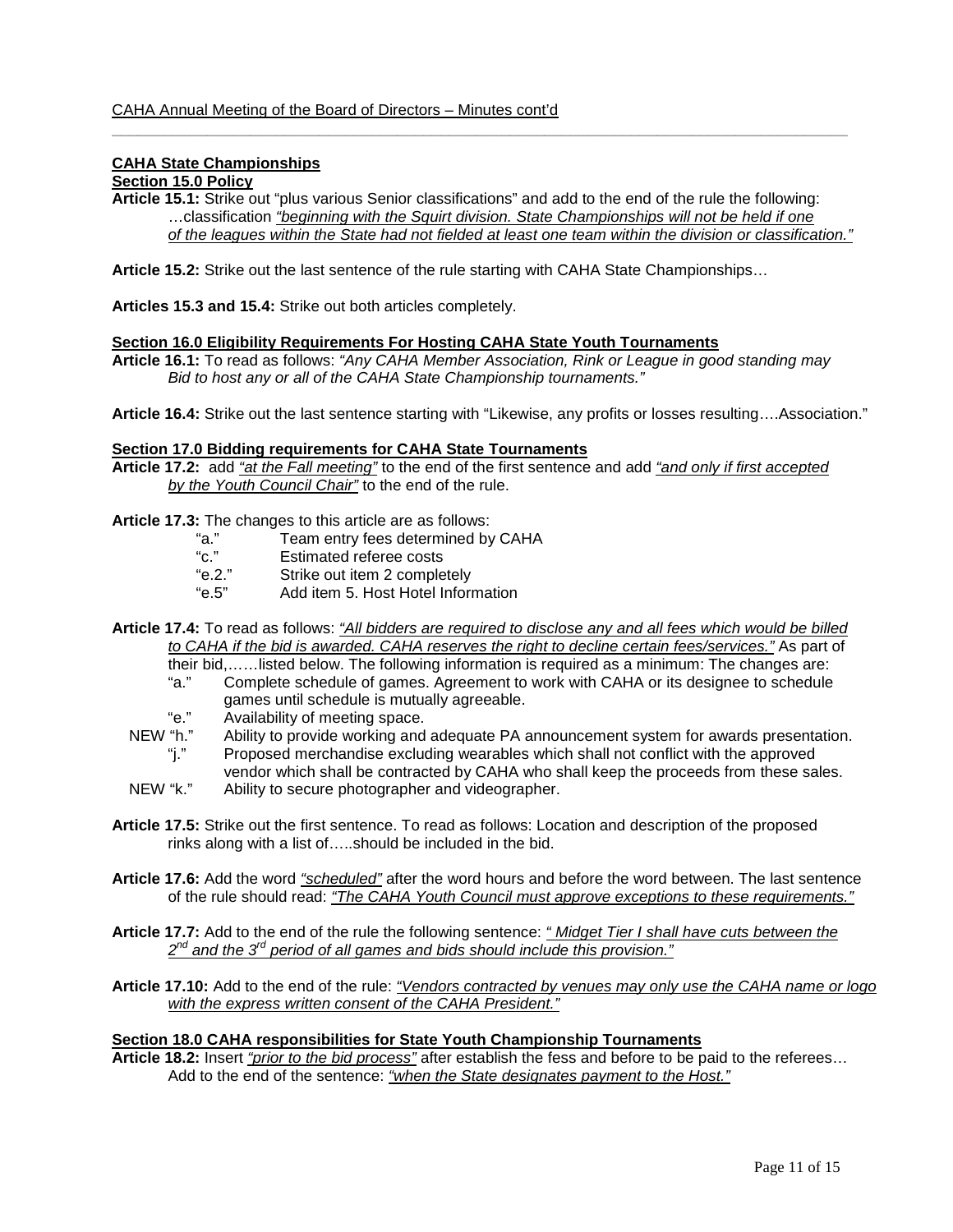**Article 18.4:** add the word *"Chair"* after Youth Council.

**Article 18.5:** Add to the end of the rule the following: *"CAHA may designate credentialing to the local leagues."*

\_\_\_\_\_\_\_\_\_\_\_\_\_\_\_\_\_\_\_\_\_\_\_\_\_\_\_\_\_\_\_\_\_\_\_\_\_\_\_\_\_\_\_\_\_\_\_\_\_\_\_\_\_\_\_\_\_\_\_\_\_\_\_\_\_\_\_\_\_\_\_\_\_\_\_\_\_\_\_\_\_\_\_\_\_

Rosemary Voulelikas moved to approve Sections 15, 16, 17 and 18 with the exception of Article 18.6. (motion **SECONDED** and **PASSED**)

Bob Driffill moved to eliminate the second place team trophies in Article 18.6 and seconded by Jim Burcar. (motion **SECONDED** and **FAILS**)

**Section 19.0 Host Associations Responsibilities For State Youth Championship Tournaments**

- **Article 19.2:** Strike out the first occurrence of *"visiting"* and add the following to the end of the rule: *"The host ensures adequate host hotel arrangements will be available to all traveling teams."*
- **Article 19.3:** To read as follows: *"When the tournament fees are established by the CAHA Youth Council, such fees shall be the cost of the tournament to the participating teams. No refunds shall be granted nor additional costs be charged to the teams. Once the teams have been notified of qualification for participation in a State Tournament, the invited team owes the State the approved amount and no refunds will be given unless approved by the CAHA Youth Council."*
- **Article 19.4:** To read as follows: *"The Host shall have first aid materials on site at all times. In addition, the Host shall be responsible for ensuring that information on local emergency facilities is available to all attendees. The cost of any medical care is the responsibility of the injured player."*
- **Article 19.5:** Add the following phrase *"along with their contact information"* after the word goaltenders and before the words no later.
- **Article 19.7:** To read as follows: *"The Host is responsible for providing off-ice officials for all games. At a minimum, this shall include personnel to do timekeeping and scorekeeping."*
- **Article 19.8:** Add the following words *"within two weeks"* after the word promptly and before the words in accordance.
- **Article 19.9:** Strike out the first sentence; *"The Host will prepare proposed game slots with the bid packet."*

**Article 19.20:** Completely eliminated.

- **Section 20: Participating Team Responsibilities for State Youth Championship Tournaments Article 20.1:** To read as follows: *"Teams and players are required to make rooming arrangements at the Host Hotels as designated and published by CAHA. Those violating this requirement shall incur a fine which will be payable to the Host."*
- **Article 20.3:** Insert the word *"the"* after entering and before CAHA State Championship.
- **Article 20.7:** Insert the word *"maintenance"* after the word repairs, and before the words or replacement.
- **Article 20.8:** Insert the word *"club"* before check payable to CAHA… and insert the phrase *"club or team"* after In the event *"a club or team has pre-paid a tournament deposit"*……of the second sentence.
- **Article 20.9:** To read as follows: *"When requested by notification of the Youth Council",* each participating team is responsible for submitting….(1) game suspension assessed to the Head Coach of the offending team.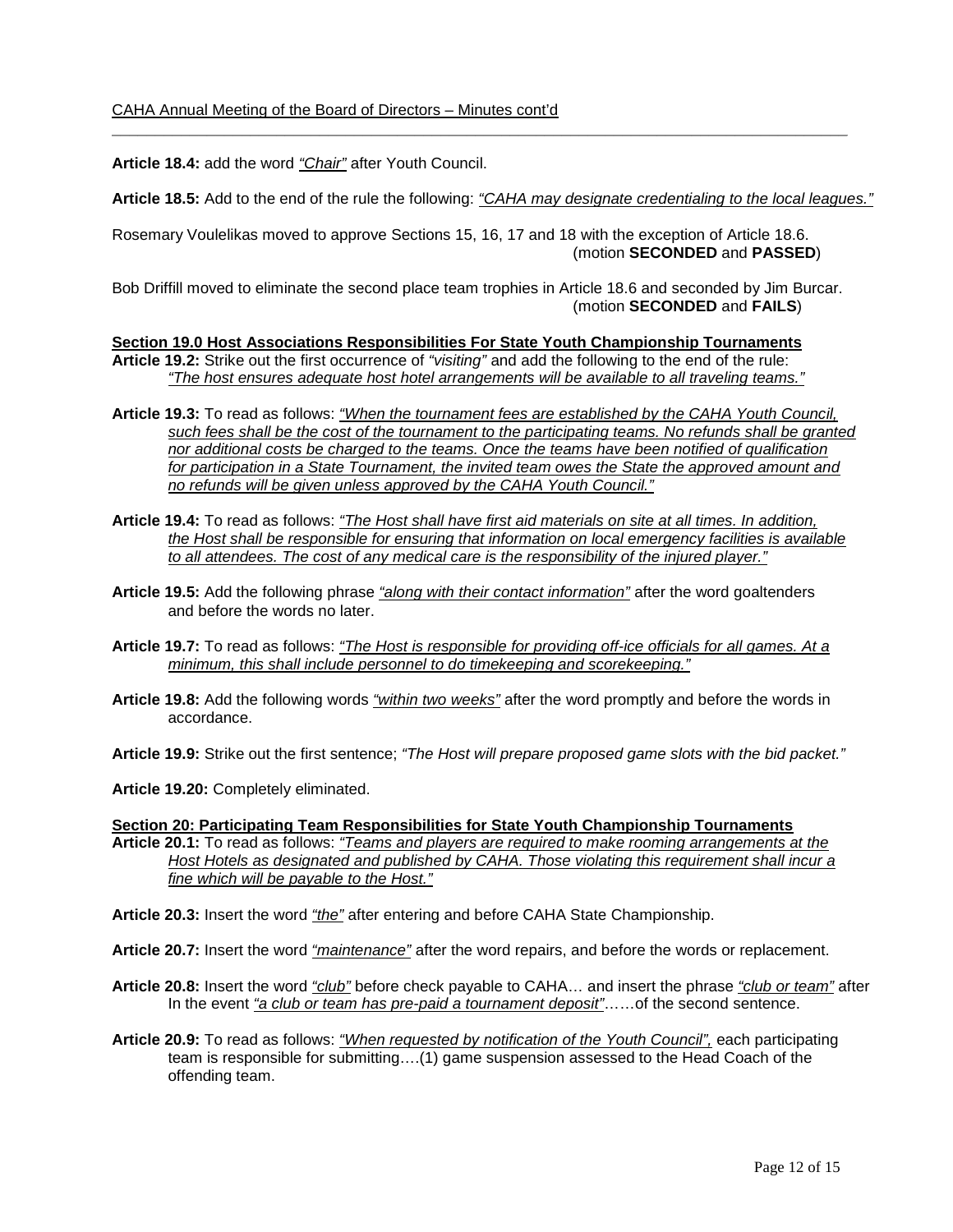# **Section 21.0 Tournament Discipline Committee**

**New Article**: To read as follows: *"Spectators at CAHA State Tournaments are expected to comply in a manner that is not detrimental to the game or its participants. This privilege may be revoked at any time and spectators are expected to comply immediately at the request of Tournament personnel.*

\_\_\_\_\_\_\_\_\_\_\_\_\_\_\_\_\_\_\_\_\_\_\_\_\_\_\_\_\_\_\_\_\_\_\_\_\_\_\_\_\_\_\_\_\_\_\_\_\_\_\_\_\_\_\_\_\_\_\_\_\_\_\_\_\_\_\_\_\_\_\_\_\_\_\_\_\_\_\_\_\_\_\_\_\_

**New Article:** To read as follows *"The use of noise makers is prohibited."*

### **Section 22.0 Tournament Credentials Procedures**

**Article 22.2:** Add *"/leagues"* after the words participating teams. In addition other changes are: 22.2.b.2 Add *"(only if registration was NOT done through the online process)."* 22.2.b.4 & 5: Strike out completely 22.2.d.1: Strike out completely 22.2.d.3 Add *"(only if registration was NOT done through the online process)."* Sub articles to be re-numbered accordingly.

**Article 22.3:** Change will to *"may"*

#### **Section 23.0 State Championship Tournament Format for Youth Divisions**

**Article 23.2:** Time slots for the State Tournament shall be: 1.50hr<br>2.00hr Championship Tier Games Championship PW & Above A/B Games 1.75hr Squirt Championship Games 1.50hr

**Article 23.8 & 23.10:** Housekeeping changes

Bob Driffill motioned to accept the proposed rules changes in Section 19 through 23 as presented. (motion **SECONDED** and **PASSED**)

# **USA Hockey Report**

Charlie Fuertsch reported on the USAH Annual Congress meeting held in June as well as the Annual Pacific District meeting held in February. The following highlights to the annual meetings are:

- Casey Jorgensen was elected as the new Pacific District Director replacing Bruce Urban who moved out of the District.
- Donna Kaufman was appointed Pacific District Chair person
- Rocky Mountain Online Registration System used for the development camp this year worked well and will be using again next year. They are encouraging the affiliates to use it as well.
- Multi-District Festival for 15U did not happen. There wasn't any interest at this age group to attend. Pacific District decided to opt out for next year and we will only be participating in the 14U division, July 22-25, 2011 at Kent State University.
- Bob Freeland Grants from the District are for start-up programs growing the game. There are 8 grants of \$2,500 each available and only three associations applied for them. There are still 5 grants available from this past year.
- Housekeeping District Bylaws changes were made. The major change was to move the Annual District meeting to May from January. Next District meeting is October 16 in Seattle.
- This year was a USA Hockey Legislative Rule change year. Next year will be a playing rule changes year. There were basically two general housekeeping rule changes; six-(6) Adult rule changes, one-(1) Youth rule change, five-(5) Girls and four-(4) Coaches section proposals and two-(2) High School, two-(2) officials, four-(4) registrars and 66 Junior Council proposals.
- Adding classifications to the Adult, non-checking 50+ and 60+ and added Women's recreational hockey 40+ and 50+
- Eliminated the Adult classifications of Elite and Adult non-checking 35+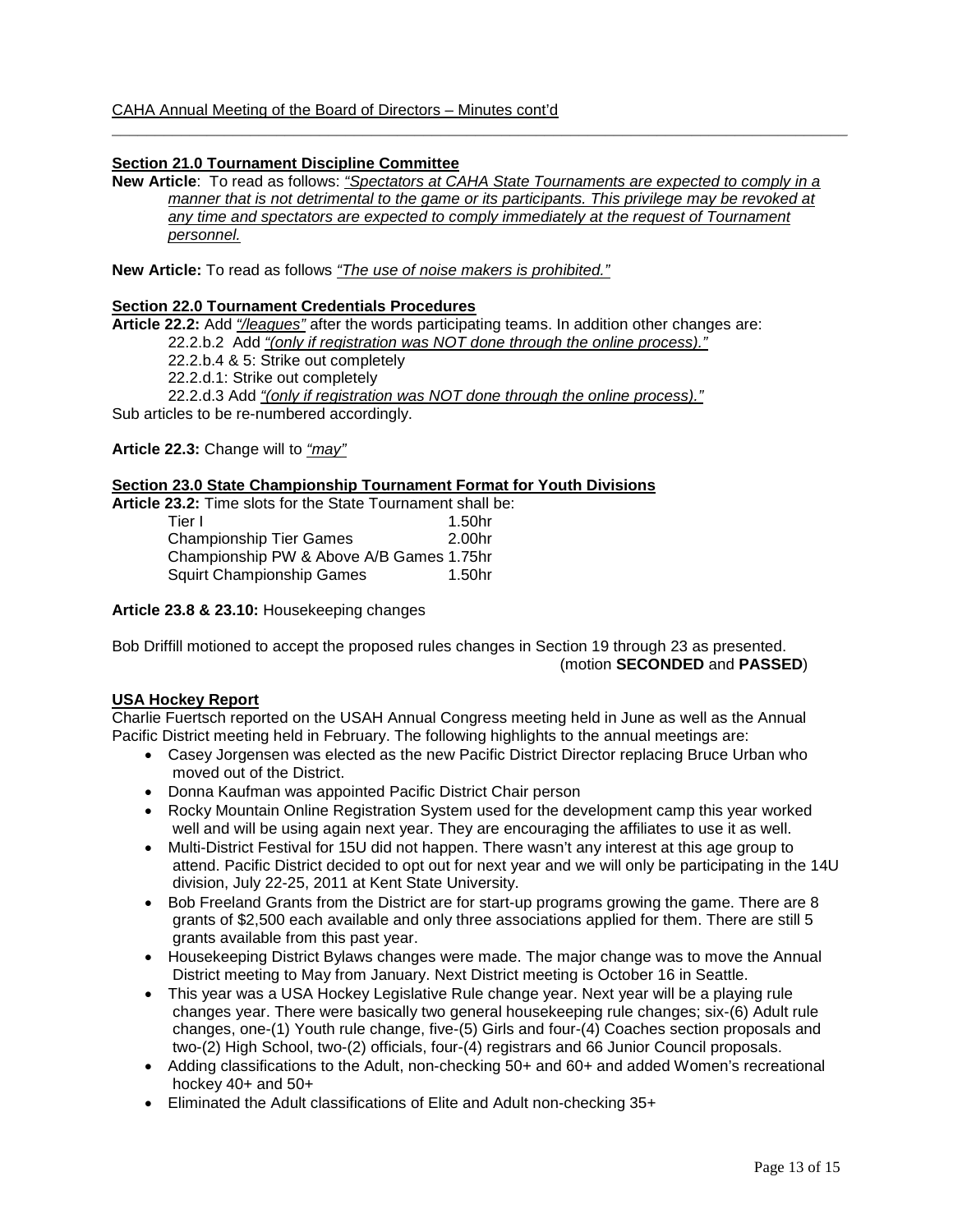### **USA Hockey Report (cont'd)**

- Women's 40+ is replaced by Women's recreational 40+
- The Tier II Youth National format was formalized to allow 48 teams to participate similar to this year
- The Youth Pee Wee Tier National Tournament was eliminated starting in the year 2012-2013 in order to follow the ADM principles
- High School Prep and High School Varsity may register on more than one team that leads to a National Championship
- The High School National Championship rules will be included in the annual USA Hockey guide.
- Coaches Section many changes basically to bring the CEP program in line with the ADM program
- Officials the cost structure were changed

Charlie Fuertsch reported that USA Hockey is focusing on implementing the ADM program at the Mite level. Charlie Fuertsch named a few programs that have adopted the ADM.

Charlie Fuertsch stated that there was discussion of eliminating checking at the Pee Wee level. Hockey Weekend across America is next February 18-20. NBC and the NHL will help to celebrate those days.

USA Hockey's one goal program now has a one goal stick (straight blade) program and the cost would be \$8.

The 7<sup>th</sup> Annual Disabled Hockey Festival will take place April 1-3 in Blaine, Minnesota. It will encompass all four disciplines of disabled hockey; deaf and hearing impaired hockey, special hockey, Sled hockey and standing amputee hockey.

The screening and abuse policy has been revised and should be posted shortly on their web site. Our District is in very good shape. There are about 4 or 5 affiliates that are deficient and USA Hockey is following up with them to bring them into compliance.

Charlie Fuertsch stated for the Select Camps, Bruce Urban will still be involved.

### **New Business**

#### **Recruiting Issues**

Rick Hutchinson stated that he feels that recruiting is occurring all the time and now it is reaching down to the younger levels, Mites and Squirts. Bob Doherty addressed Rick Hutchinson's concerns. Bob Doherty explained what the process is at the league level. SCAHA has reviewed two incidents during Bob Doherty's tenure. What is needed is the accusation along with documented proof that recruiting actually occurred. Lance Burrow stated that at Norcal, they have only had one documented incident. The problem is that not many of the families will report and back it up with documented proof or even make the documented allegation. Rosemary Voulelikas added that maybe it is up to CAHA and the leagues to make it more difficult for the recruited player to move clubs and remove the onus from the families to have to formally accuse a coach and/or club of recruiting of which we are finding out that they are reluctant to do that.

Charlie Fuertsch read from the new USA Hockey's Coach's Code of Conduct. Recruiting is prohibited during the season of having direct or indirect contact with a player from another member association.

**District Wide Player Movement** – Tabled until the next meeting in September.

Therese Phillips stated that unfortunately she is not comfortable with how the process of selecting the Commissioners were handled during the meeting. The commissioners are selected by the Youth Council Chair and today we were taking nominations for the Tier I,Tier II, High School, Girls'/Women's, etc.